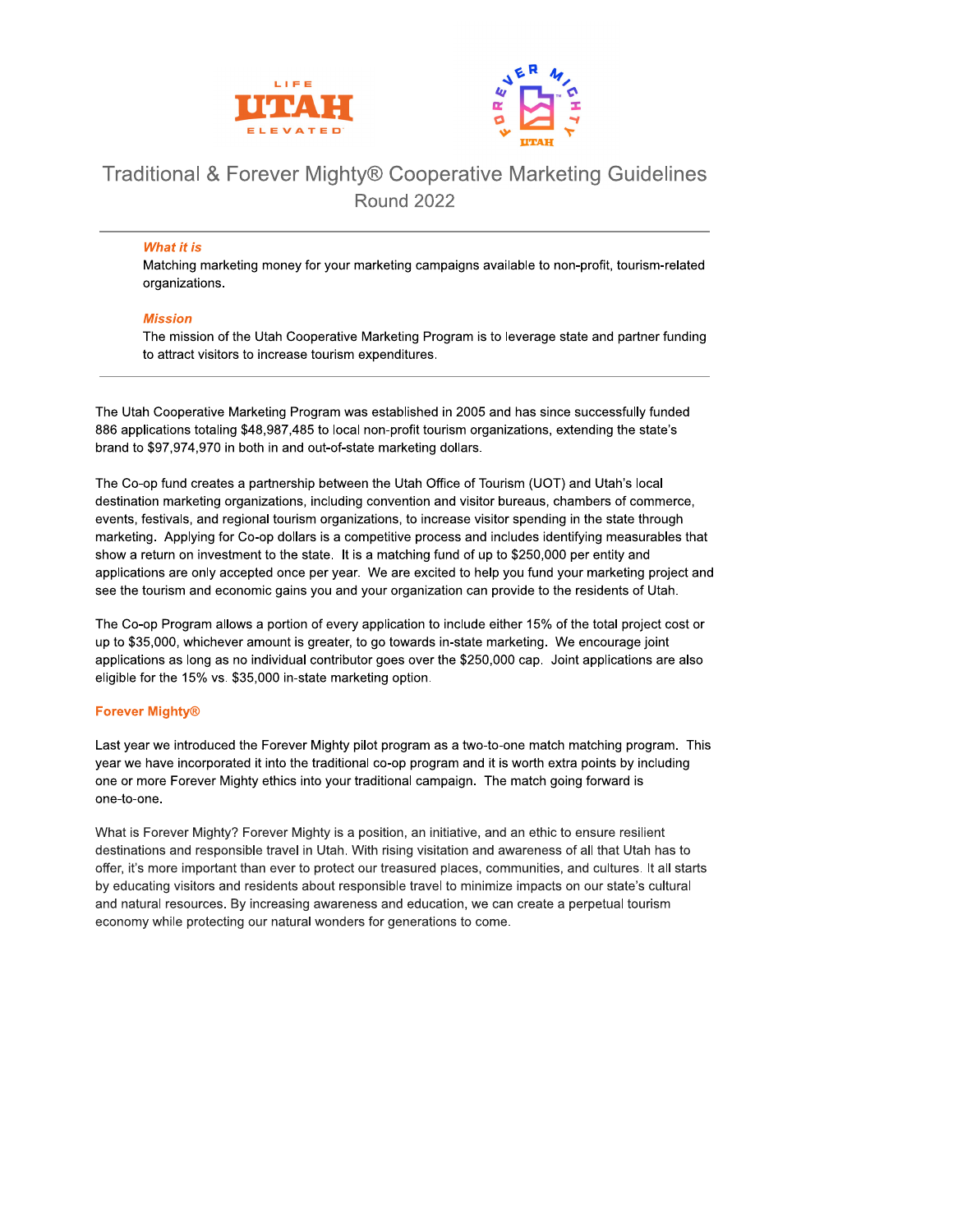The Forever Mighty initiative encourages travelers to explore Utah thoughtfully and safely by being well prepared, treating our delicate ecosystems and cultural sites with respect, and engaging with local communities. It also invites residents as well as business and industry stakeholders to take an active role in preserving and enriching Utah through advocacy, ambassadorship, and stewardship by following these principles:

- Practice responsible and prepared travel through the principles of Tread Lightly! and Leave No Trace.
- Foster pride in place among locals and visitors alike.
- Support the local economy and locally-owned businesses.
- Celebrate and respect the diversity of our visitors and our communities.  $\bullet$
- Encourage visitation to lesser-visited destinations, guided experiences, and off-season travel.  $\bullet$

To learn more about Forever Mighty, visit www.visitutah.com/forever and www.visitutah.com/prepare.

# Who May Apply for Traditional or Forever Mighty Co-op Marketing Funding

### Cities, counties, non-profit destination marketing organizations (DMOs), and similar public entities (as outlined in the legislation) are eligible to apply.

Qualified applicants must be an organization exempt from Federal Income Tax under Section 501 of the Internal Revenue Service Code for a minimum of one year, in which a primary goal is to attract and retain additional visitors to Utah through tourism promotion, and meet at least one of the following organizational requirements:

- Be a DMO, Chamber of Commerce, Convention and Visitors Bureau, or a Regional Tourism  $\bullet$ Organization.
- Be a Public Sector Organization such as an event, festival, association, attraction, recreation, or  $\bullet$ entertainment venue.

#### **Additional Requirements**

- No qualified entity may serve as a fiscal agent for a non-qualified entity.
- Co-op funds cannot be matched with other state dollars (i.e. legislative appropriation, other TMPF funds, or funds from other state or quasi-state agencies). All applicants will be required to identify the amount and source of their matching funds as well as any state support they are currently receiving and must be able to show matching funds that are not state-dollar related. Please note: The Utah Sports Commission annually receives 10% of funds appropriated to the Tourism Marketing Performance Account and is, therefore, not an eligible funding partner for your application.
- When submitting an application involving multiple partners, the largest financial contributor must be the primary contact on the application. Partnership applications count toward each entity's total cap.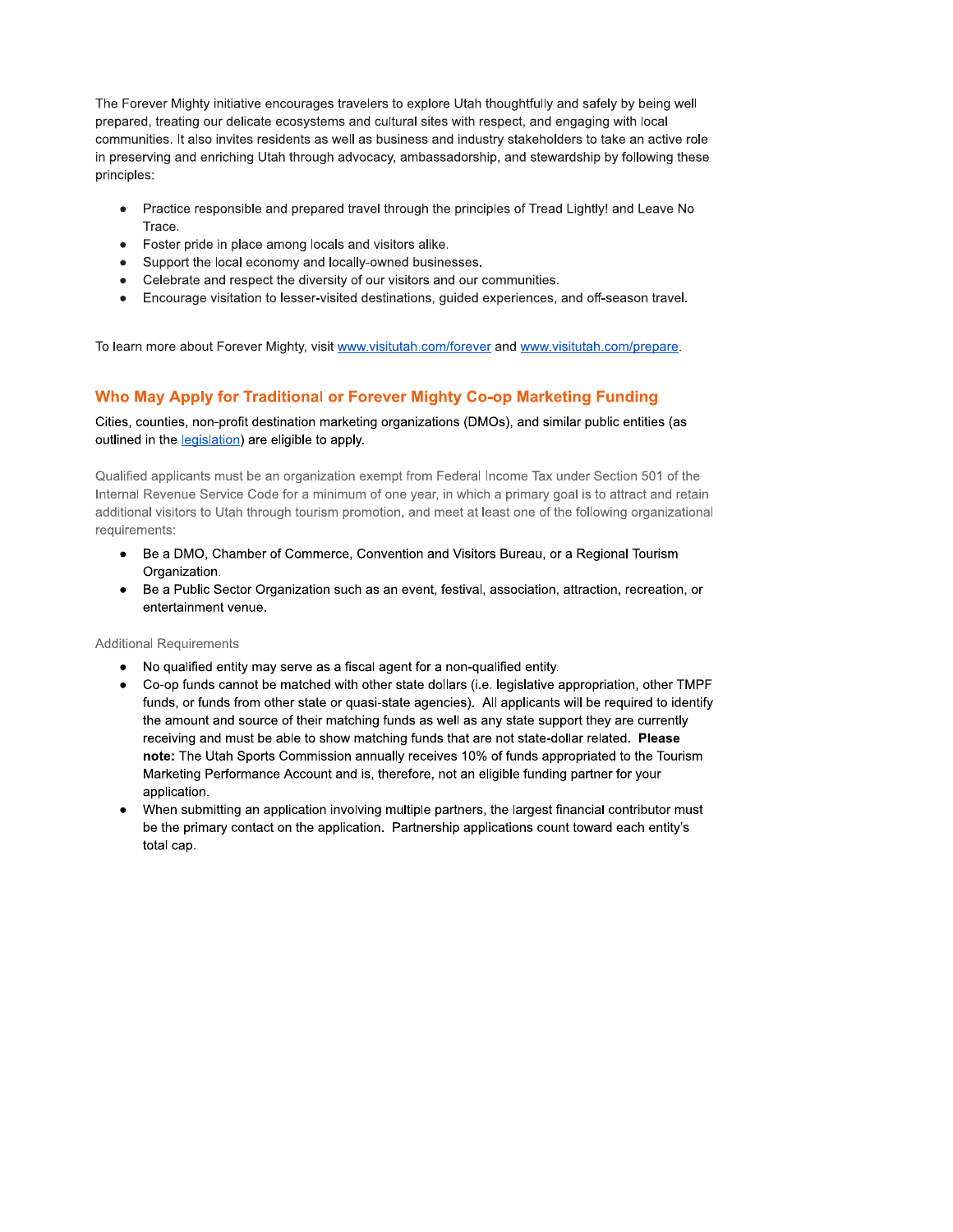# **Eligible Traditional or Forever Mighty Projects**

With the Utah Co-op Program, you have the freedom to choose the type of marketing that works best for your area. All marketing projects funded with Co-op dollars must contain either the Utah Life Elevated official logo or the official Forever Mighty logo if you are including the Forever Mighty ethics in your campaign. The most common campaigns include some or all of the following:

- Digital Media PPC, email marketing, connected TV, banner ads, social media  $\bullet$
- Print Fliers, direct mail
- Broadcast Media Spot and/or CableTV & radio  $\bullet$
- Publications Magazines, newspapers, guides, playlists
- Website Design or redesign and launch, updates, native content & photography (hosting not  $\bullet$ eligible)
- Out-of-Home Static and/or video ads on gas station TV, digital displays in restaurants, bars, and  $\bullet$ entertainment venues, static gas pump toppers, billboards, buses, posters
- $\bullet$ Postage - Postage for new market reach only
- Conventions Promoting attendance of the convention to visitors  $\bullet$
- Research for effective marketing  $\bullet$
- Registration for one or more staff and booth space rentals for the following tradeshows only:  $\bullet$ 
	- **Collinson Media Shows** (Collaborate Marketplace, Connect Marketplace, Connect Assoc., Connect Sports, Rejuvenate Marketplace, Diversity Summit)
	- National Association of Sports **Commissions Annual** Convention
	- **Helms Briscoe Annual Business** Conference
	- ASAE  $\circ$
	- **IMEX**  $\circ$
	- Smart Meetings  $\circ$
	- $\circ$ Meetings Focus Live
	- **TEAMS**  $\circ$
	- $\circ$ SportsLink
	- **O** National Tour Association
	- $\circ$ Go West
	- American Bus Association  $\circ$
	- $\circ$ North American Journeys
	- $\circ$ **IPW**
- $\circ$ **MPI**
- $\circ$ TapDance
- **DMAI Destination Showcase**  $\circ$
- Cvent Convention  $\circ$
- Springtime in the Park  $\circ$
- o Council of Engineering and Scientific Society Executives (CESSE)
- **RCMA**  $\circ$
- Conference Direct Show  $\circ$
- Maritz Travel  $\circ$
- Aimia  $\circ$
- Meetings Industry Council  $\circ$
- **Small Market Meetings**  $\circ$
- Mountain Travel Symposium  $\circ$
- Ski Tops  $\circ$
- Florida Ski Council
- Far West Ski Association
- $\Omega$ Crescent Ski Council
- Paul Webber PRW Shows  $\circ$
- $\circ$ **Meetings Today**
- $\circ$ **Destination West**

#### **Ineligible Projects**

Administrative costs (i.e. salaries, travel, food and beverages, lodging, gifts/awards, web hosting,  $\bullet$ memberships, or entertainment for personal and/or volunteers of organizations, retainers)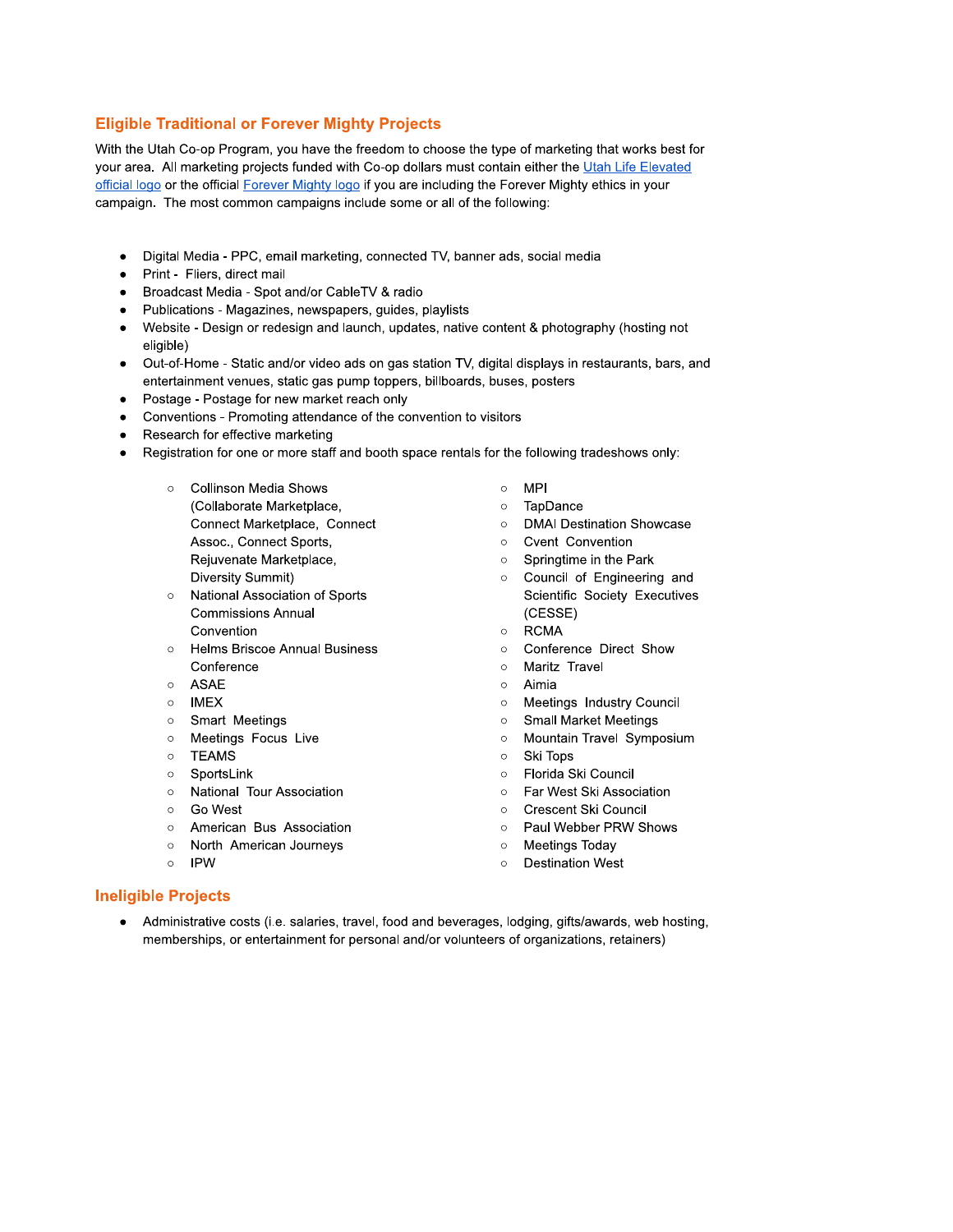- Fam Tours: (i.e. travel, food, beverages, lodging, gifts/awards, or entertainment)  $\bullet$
- Tangible personal property (i.e. Office furnishings or equipment, a permanent collection or  $\bullet$ individual pieces of art, etc.)
- Interest, reduction of deficits or loans  $\bullet$
- Scholarships, endowments, or cash awards of any description  $\bullet$
- Direct funding to acquire, construct, extend, or maintain a facility  $\bullet$
- Activities or materials which violate State or Federal laws
- Projects already in progress  $\bullet$

# **How to Apply**

New applicants must attend a short webinar in order to gain access to the application program. Returning applicants are also welcome to participate in the training webinars. If you are interested in applying for Co-op funding please send an email to Kelly Day, kday@utah.gov noting your intent to apply and you will be notified of the webinar training schedule.

## **Application Review Process**

- 1. Staff reviews all applications for compatibility with the Co-op Guidelines. Staff will score and determine the level of funding for applications requesting \$10,000 or less. Only one application per Federal Tax ID number is allowed in this category. Additional applications under \$10,000 from the same entity will be reviewed and scored by the Co-op Committee.
- 2. Co-op Committee members will individually review and score the qualified applications requesting more than \$10,000. Applicants will be notified of and invited to participate in an oral interview with the Co-op Committee during the application review process.
- 3. Entities that received substantial appropriations from the Utah State Legislature in the same year they are applying for matching Co-op money, are subject to additional review and consideration by the Co-op Committee to ensure the proposals meet the intent of the program.
- 4. Applicants will be notified of the Board's funding decision following the August 12, 2022, UOT Board Meeting.

### **Scoring Parameters**

Applications must receive a score of 70 or higher by the majority of the committee members to be eligible for funding. Applications receiving an average score of less than 70 will not be considered for funding.

# **Scoring / Ranking**

An objective review to score each application will be based on the following point system:

Project Design - 45 total points

- Clearly defined goals and objectives that are realistic-20 points
- Ability to attract and/or target new markets or promote new products-5 points
- Strong community support and involvement-10 points  $\bullet$
- $\bullet$ Multi-county partnership and joint applications-10 points

Accountability / Economic Impact - 55 total points

- Expected revenue and positive economic impact generated—15 points
- $\bullet$ Reliable tracking mechanism-15 points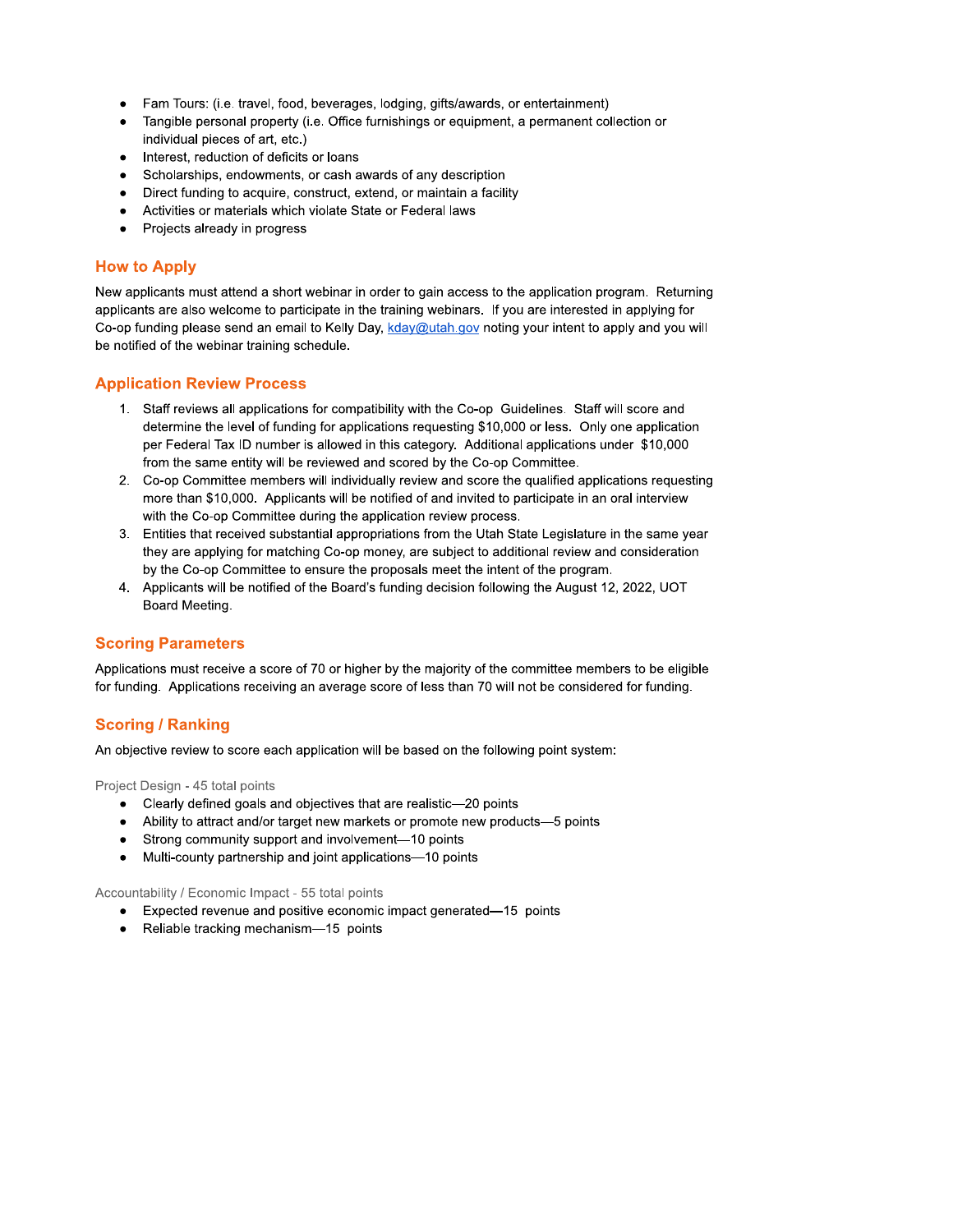- Reasonable cost/benefit ratio-15 points  $\bullet$
- Demonstrates one or more Forever Mighty® Ethics 5 points
- $\bullet$ Projects aimed at attracting more visitors during the shoulder season-5 points

# **Co-op Funding Policy**

Regardless of the type of project funded, all applicants receiving funding from the UOT are required to display the following on their website:

• Utah-Life Elevated logo linked to UOT's official consumer website, www.visitutah.com

The UOT logo and link must be displayed in a reasonably prominent position for the duration of the co-op marketing project for which the funding was received.

The UOT will match 50% of the total project cost. Qualified entities may apply for a maximum of \$250,000 in Coop funds. All matching funds contributed by a single entity count towards its \$250,000 limit. Multiple applications will be accepted from the same entity (for separate campaigns) that don't exceed the \$250,000 per entity cap.

Required match-The applicant must demonstrate that it can match its co-op request with non-state funds. In-kind gifts will be acknowledged, but are not considered as part of the match. Letters of financial commitment must be signed by and submitted on the contributor's letterhead.

## **Please Note**

There is no guarantee that all applicants will be awarded funds. Even though a project may qualify, limited funds may not allow all projects to receive assistance. Any and all decisions regarding awarding of funds are at the discretion of the Co-op Committee, Board of Tourism Development, and the Utah Office of Tourism and are final.

The Co-op Committee reserves the right to adjust funding parameters in accordance with the number of proposals received and available funds. Greater consideration will be given to projects that demonstrate the highest potential for economic impact from visitors.

# **Payment and Reporting**

A Memorandum of Understanding (MOU) will be issued to all recipients of Co-op funding. Upon UOT's receipt of the signed MOU, it will be submitted for a contract number and will have an ending date of 90 days following the date entered in the application as the project ending date. The typical MOU/Contract will last two years.

Payment on the award is made in two installments. For the initial payment, 75% of the award amount will be paid no earlier than 120 days prior to the project start date as indicated in the application. The remaining 25% of the award will be issued when the applicant has successfully executed its program/campaign/event and completed the required final report. All applicants must complete the final report form in the application portal within 90 days of completion of the project. Applicants who have failed to complete and submit their final report within the 90 day period following completion of their project are not eligible to apply in future funding rounds until the report has been submitted. In the event an applicant cannot complete its project as approved, the applicant is required to notify the UOT staff immediately and submit proposed changes or modifications in writing as soon as possible.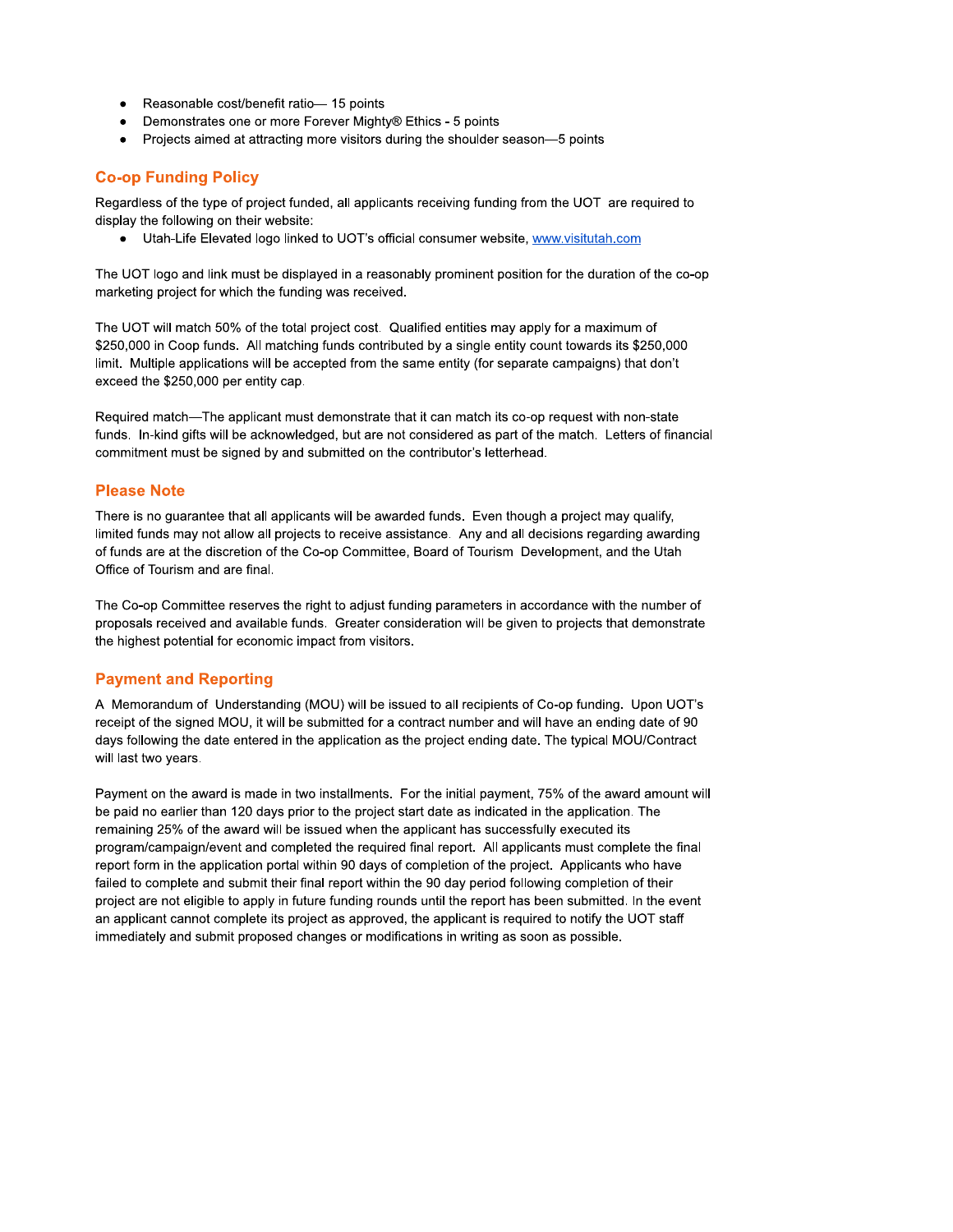### **Utah Logo Guidelines**

All projects must utilize the state brand and have a call to action. All press releases pertaining to Co-op projects must also include the state logo. The Cooperative Marketing Program is intended not only to market your project/event but also to extend the brand of the state. It is important that we work together to make certain that Utah's brand and logo are effectively used in all marketing materials. The use of the UOT logos must be in accordance with the UOT Brand Guidelines or Forever Mighty Style Guide. Drafts of all projects/event/campaign materials are required to be approved by UOT prior to print, distribution, public release, publication, etc. Please send drafts via email to Kelly Day (kday@utah.gov) and allow a minimum of five (5) business days for approval. The UOT reserves the right to use co-op partner ads in its marketing materials.

As part of the logo approval process, the UOT and/or Co-op Marketing Committee members reserve the right to deny co-op funding and the use of the Utah logo on marketing materials that may include inappropriate content or content that may portray Utah or Utahans in a negative way. The denied Co-op funds and matching funds may be reallocated to other approved projects/materials included in the application for increased exposure. Should this not be feasible or acceptable to the applicant, the UOT will reduce funding for the project accordingly.

Digital Ads-Realizing that digital ads are usually too small to include the official Utah-Life Elevated logo, the UOT requires the Utah logo with a link to visitutah.com, or to visitutah.com/forever if including Forever Mighty ethics in your application, be included on the landing page linked to the digital ad. Nofollow links are not allowed. Screenshots of the landing pages linked to the digital ads are required for logo approval.

Billboards—Billboards must display the official Utah-Life Elevated logo or the Forever Mighty logo at a size that is clearly readable to the passing motorist. Applicants must also specify the location and dates of the billboard display.

Partner Logos—Logos of applicants and partners (including private businesses) must be declared in the application and approved by the UOT. Logos representing alcoholic beverages, tobacco products, and/or sexually-oriented products and services will not be permitted with the Utah logo.

Print and Publications—All print ads must contain either the Utah Life Elevated logo or the Forever Mighty logo. Generally, the size of the Utah logo should be commensurate with the size of the applicant's logo but not less than 1.25" in length as is required in the Utah Logo Guidelines. Applicants must specify the newspaper/publication name, size of the ad, market reach, and anticipated issue dates.

TV Ads—The products must display the official Utah-Life Elevated logo or the Forever Mighty logo for a minimum of five seconds, typically at the end of the ad. The logo must be clearly legible and prominently displayed. Generally, the size of the Utah logo should be commensurate with the size of the partner logo. Applicants must include market reach and frequency.

Radio Ads—Radio ads must contain the credit line "produced in cooperation with the Utah Office of Tourism." The credit line should take 3 to 5 seconds to pronounce and must be clear and easy for the listener to hear. Applicants must also include market reach and frequency.